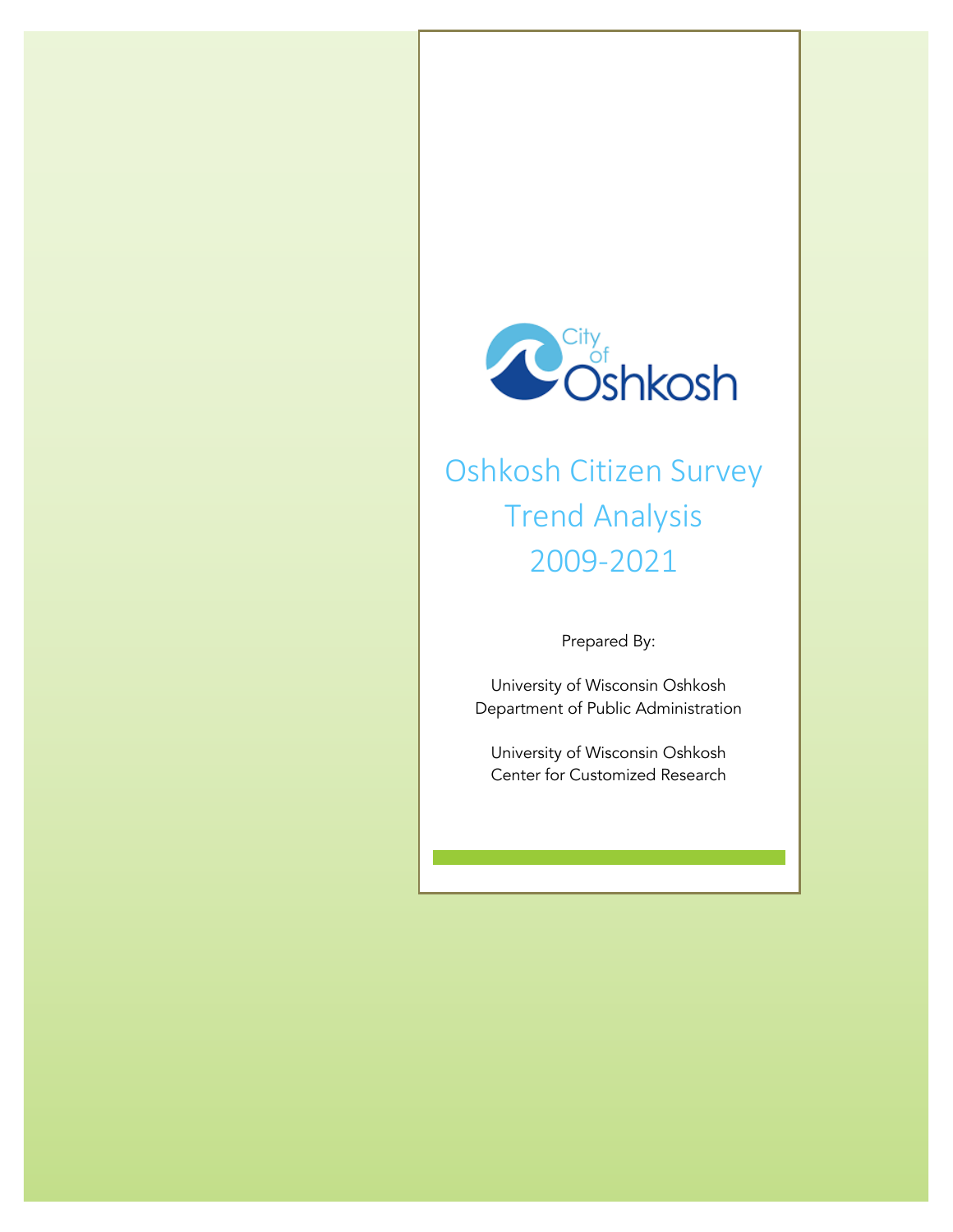#### **Introduction**

Since 2009, the City of Oshkosh has partnered with the Department of Public Administration at the University of Wisconsin – Oshkosh (UWO) to conduct the Oshkosh Citizen Survey. Residents are asked questions pertaining to their overall quality of life, feelings of safety, and city services. This report offers a trend analysis of the results from 2009 - 2021.

This report is organized into the following sections. First, the methodology section provides an overview of how the survey data has been collected and changes that have been implemented over time to increase diversity of respondents. It also reviews the statistical validity of results over time. Next, participant demographic characteristics are presented, including a breakdown of the proportion of participants by: sex, age, race, ethnicity, and annual household income.

Then, responses to questions about services provided by the City of Oshkosh are presented. The section begins by presenting results concerning quality of life indicators between 2009-2020. City service results are highlighted that present the highest and lowed ranked services in terms of quality. Then, the highest and lowest services ranked in terms of importance are presented. Finally, results of a gap analysis between quality and importance of services are presented to show the services that have most often shown a gap in service between what participants experience compared to the level of service they expect.

### **Methodology**

Chart 1 includes the number of total participants from 2009 through 2020. From 2009-2017, the Oshkosh Citizen Survey was randomly distributed through a mail survey using the City of Oshkosh utility data addresses. In 2018, new data methods were introduced to increase the total survey response and the diversity of participants. The additional methods included recruiting participants through field surveys and Polco online survey software. This led to 489 total participants, the highest proportion in the history of the Oshkosh Citizen Survey.

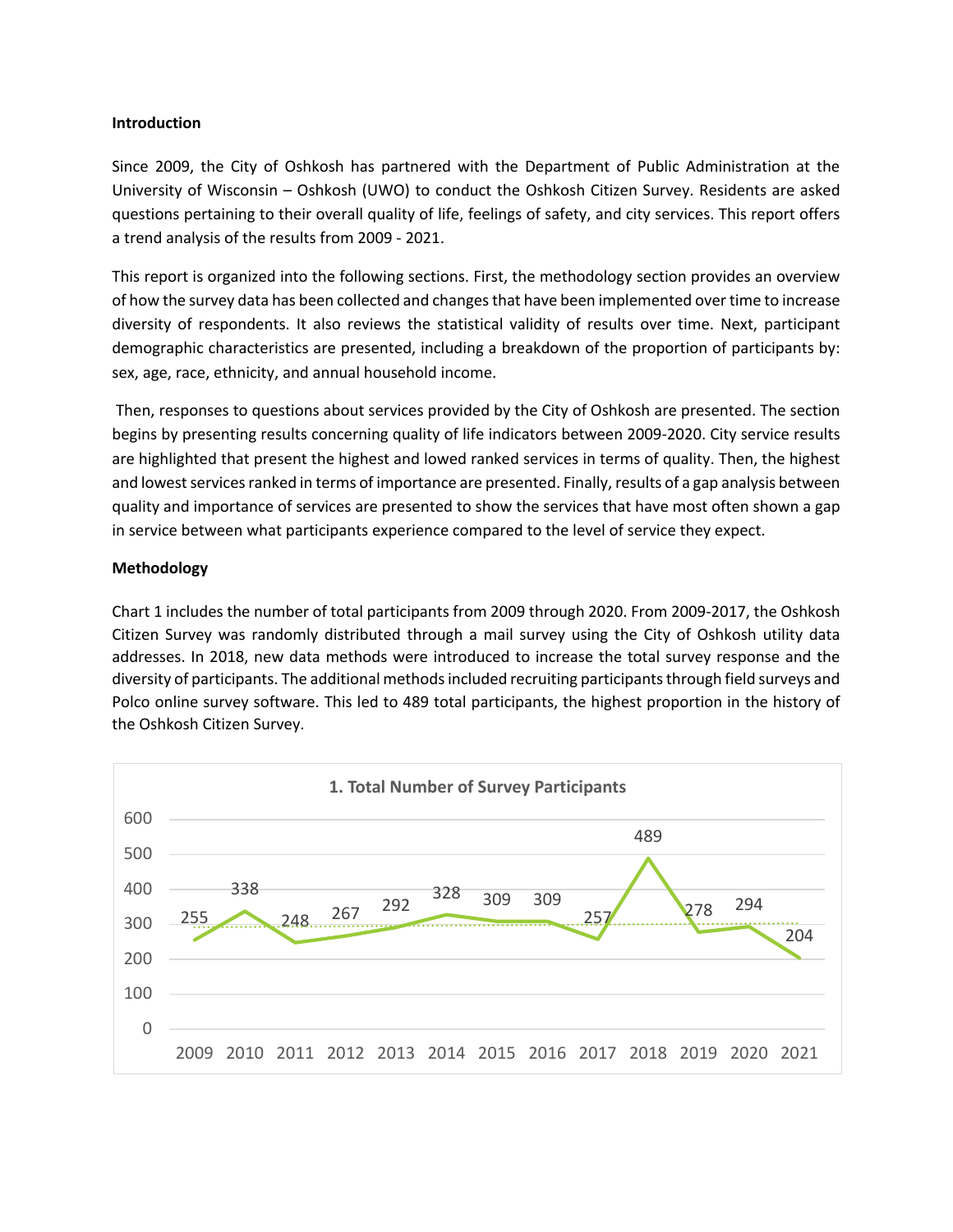Of those 489, 227 participants completed a survey that they received in the mail, 70 filled out the survey in person when asked by MPA graduate students throughout the City, and 192 completed the survey online through Polco. After 2018, it was decided that mail surveys would no longer be sent and all surveys would be completed through Polco online surveying techniques. That is the reason that the total participants has returned to comparable levels of 2009-2016.

In addition to changing the method of survey distribution from mail to an online format, additional techniques have been utilized to increase diversity of participants. More specifically, based on data from 2017, only 2 participants identified as non-white, as shown in the Table below.

| Race              | <b>Number</b> | %     | 2010 Census |
|-------------------|---------------|-------|-------------|
| White             | 242           | 94.5% | 90.5%       |
| Two or More Races |               | .4%   | 1.7%        |
| Some Other Race   |               | .4%   |             |
| No Response       | 13            | 5.1%  |             |
| Total             | 257           | 100%  |             |

To increase outreach to communities of color and other demographic groups that were underrepresented (Hispanic/Latino, residents under 40, and residents making less than \$25,000 annually), field surveys were attempted by MPA graduate students in 2018 at locations that such participants were likely to be present. Since then, these locations have included: Reeve Union at UWO, State of the City at the Oshkosh Convention Center, Oshkosh Public Library, Unity in Community Day at the Oshkosh Convention Center, Oshkosh YMCA, Downtown Transit Center, Kids and Cops Basketball Game hosted by Fit Oshkosh, and the Oshkosh Mediterranean Food Market.

Furthermore, targeted outreach to various UWO offices and organizations has also occurred, sending invitations to historically underrepresented groups and asking for their participation, including: UWO Library, LGBTQ+ Resource Center, American Indian Student Services, Men of Color and Latino/Hispanic Initiatives, Department of Social Justice, Multicultural Education Center, Women's Center, Student Recreation and Wellness, Department of Residence Life, The Cabinet Food Pantry, Student Organization of Latinos, College Democrats, College Republicans, Student Environmental Action Coalition, Oshkosh Student Association, Asian Student Association, Africa American Studies, Hmong Student Union, and the International Student Association. While community outreach efforts were difficult due to the Covid disruption in 2020 and 2021, more outreach is planned for 2022.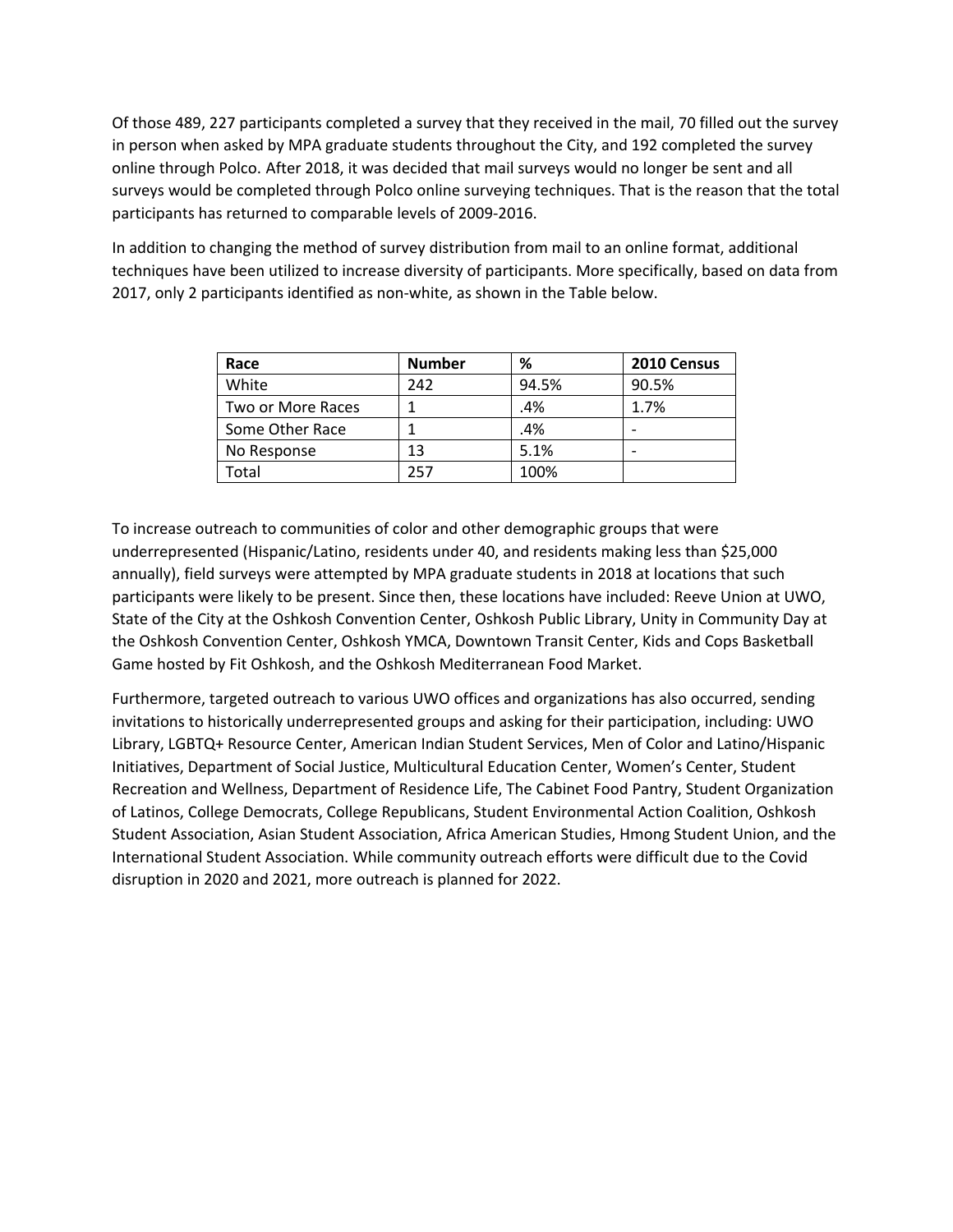### **Participant Demographics**

Chart 2 includes the percentage of respondents that identified as people of color from 2010 through 2021. The proportion has increased over time, showing an upward trend. For instance, 1.50% of respondents identified as people of color in 2010. Over the past four years, the proportion has steadily increased. In 2021, 8.3% of respondents identified as people of color, which is the highest proportion in the history of the Oshkosh Citizen Survey.



Chart 3 includes the percentage of respondents that identified as participants by Hispanic or Latino origin. The proportion increased substantially between 2011 and 2018. However, since 2018 the percentage of Hispanic or Latino respondents steadily decreased to less than one percent in 2021.

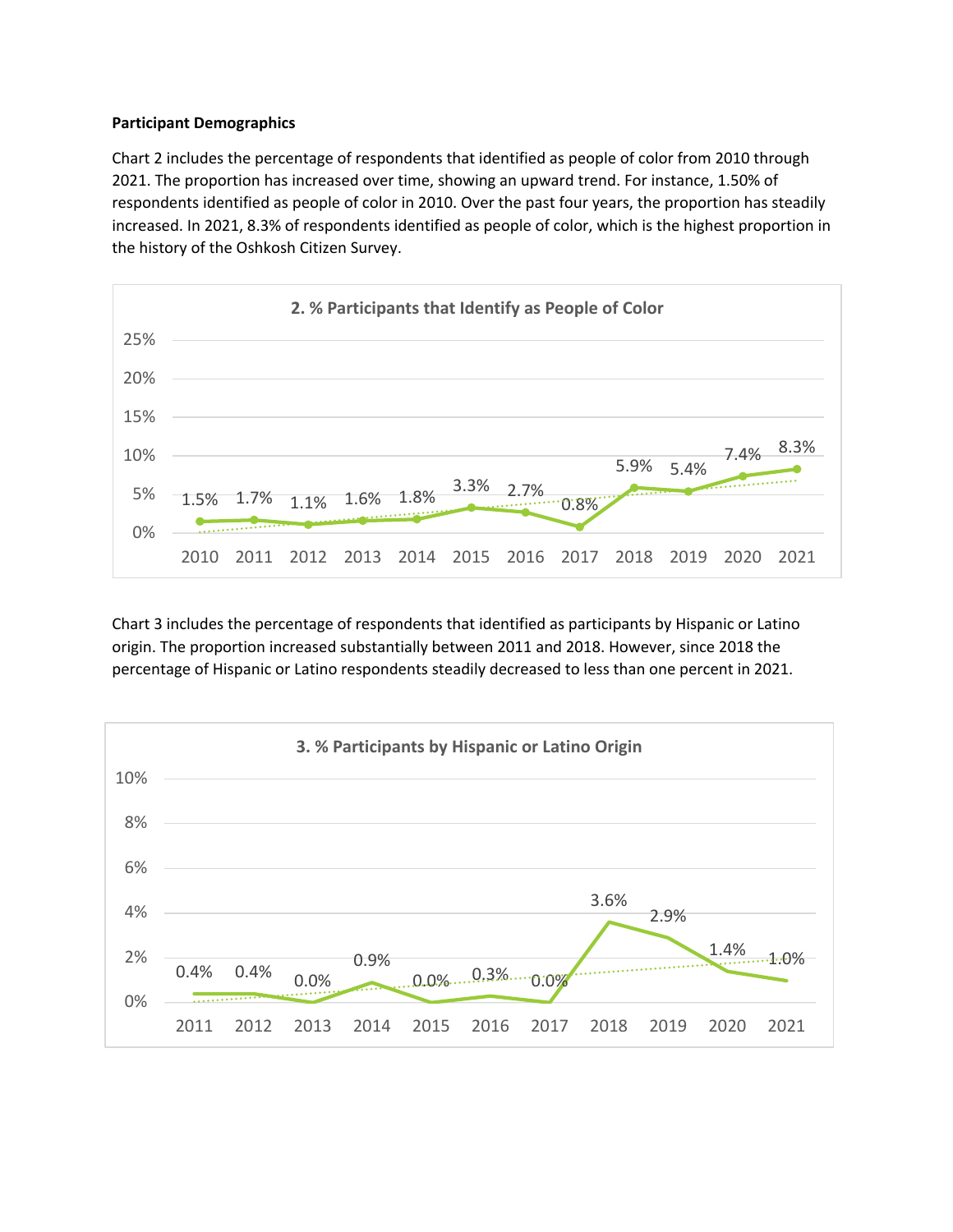Chart 4 includes the percentage of people who were less than 40 years of age from 2015 through 2021. Age data was not available at this level prior to 2015. In addition, reporting changes mean the 2021 numbers reflect those under the age of 45. The proportion has increased over time, showing an upward trend. For instance, 16.2% of respondents were less than 40 in 2015, whereas 18% were 18-39 in 2020. In 2018, the proportion increased showing an upward trend, 31.50% of respondents were less than 40, which is the highest proportion in the history of the Oshkosh Citizen Survey.



\*Note: 2021 results reflect those under the age of 45.

Chart 5 includes the percentage of respondents whose annual income is less than \$25,000 from 2009 through 2016 and from 2018 through 2021, no data is available for 2017. The proportion has been variable over time. In 2021, 14.7% of respondents had a household income below \$25,000.

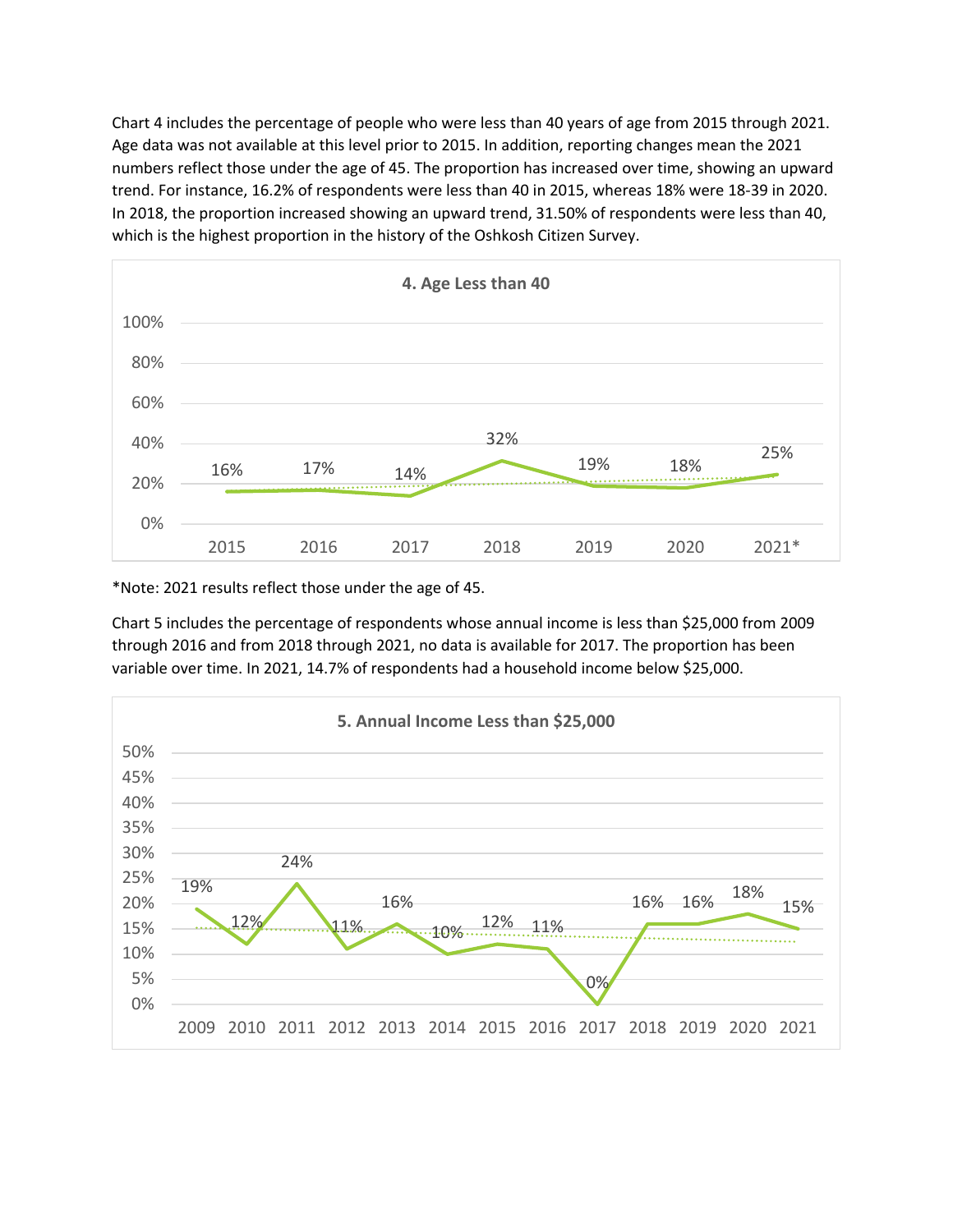## **Quality of Life**

Chart 6 displays the percentages of respondents that identified Oshkosh positively as an affordable place to live from 2012 through 2021. The proportion has generally increased over time, showing an upward trend. For instance, 53.5% of respondents identified Oshkosh positively as an affordable place to live, whereas 62% did in 2021.



Chart 7 displays the percentage of respondents that identified Oshkosh positively as a place to recreate and play from 2018 through 2021. The proportion has stayed steady over time. For instance, 69% of respondents identified Oshkosh positively as a place to recreate and play in 2018, whereas 68% did in 2021.

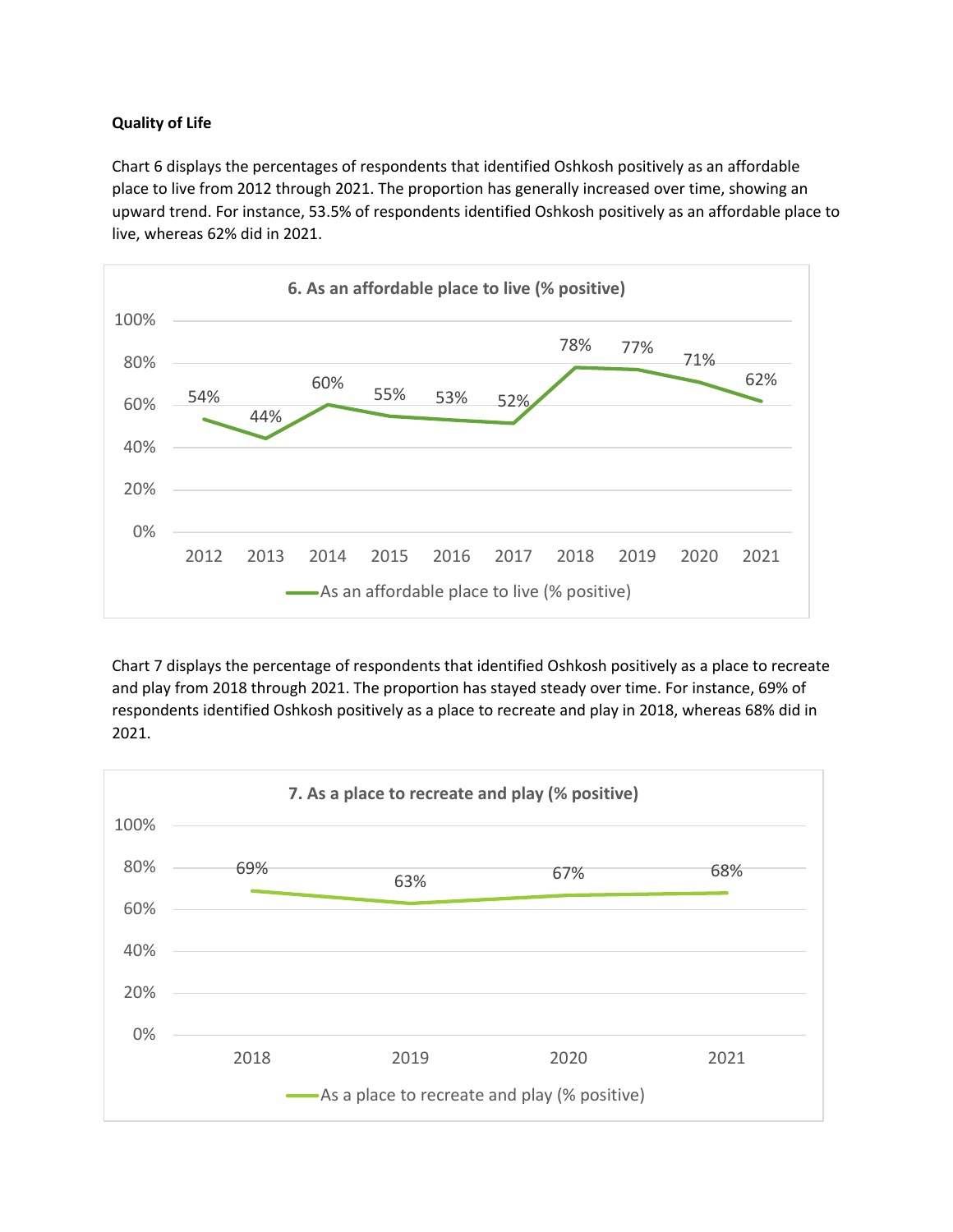Chart 8 displays the percentage of respondents that identified Oshkosh positively as a place with quality entertainment from 2014 through 2021. The proportion has generally remained steady, however there is a substantial drop in 2021. It is likely this drop is related to diminished entertainment options during the Covid pandemic.



Chart 9 displays the percentage of respondents who identified Oshkosh positively as a place to work from 2011 through 2021. The proportion has increased over time, showing an upward trend. For instance, 49% of respondents identified Oshkosh positively as a place to work in 2011, whereas 58% did in 2021. Over the past two years, however, trends have been negative.

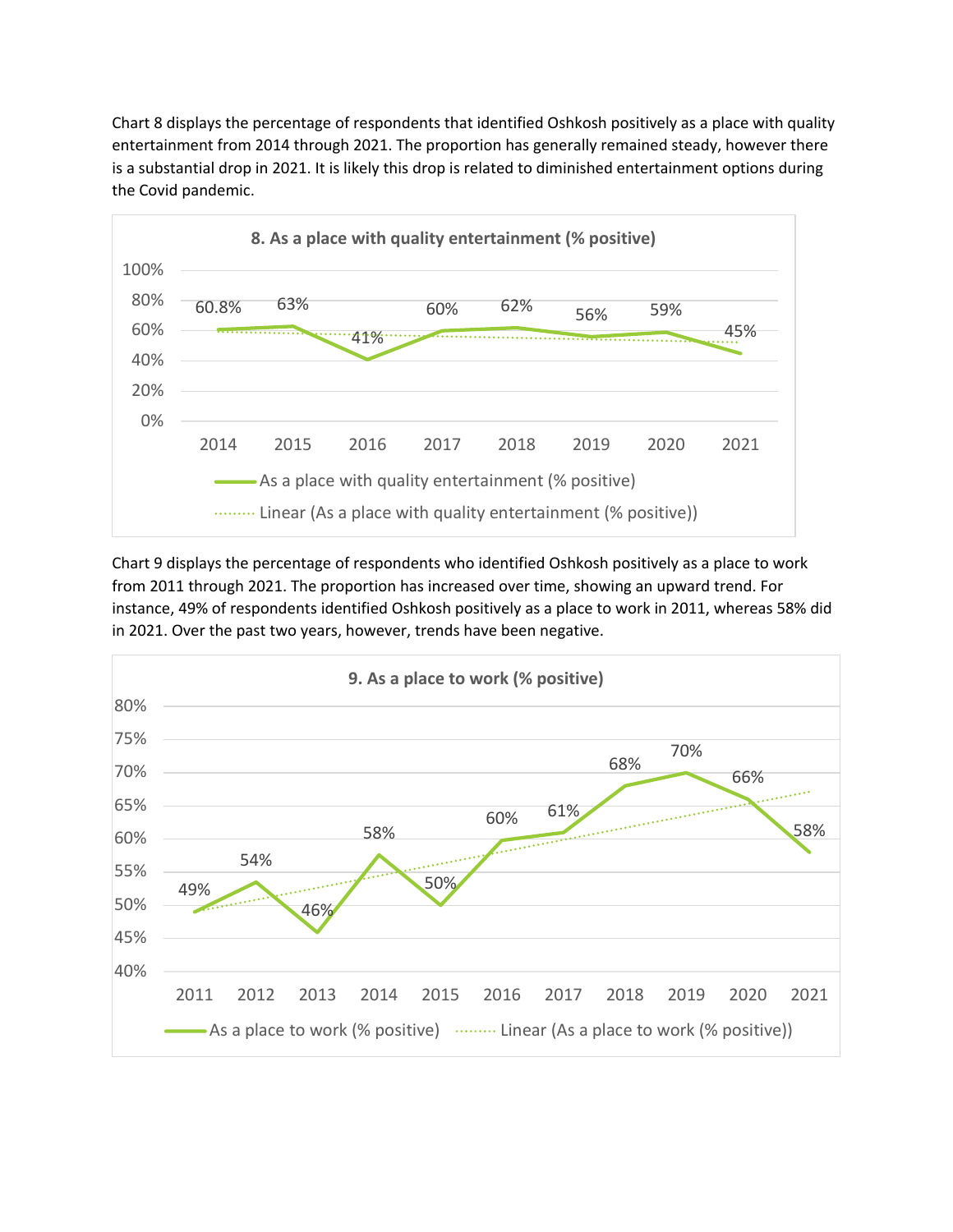Chart 10 displays the percentage of respondents that identified Oshkosh positively as a place to start a business from 2017 through 2021. The proportion has very slightly increased over time, showing an upward trend. For instance, 26% of respondents identified Oshkosh positively as a place to start a business in 2017, whereas 29% in 2021.



Chart 11 shows the percentage of respondents that identified Oshkosh positively as a place to raise children from 2009 through 2021. The proportion has decreased steadily over time, to an all-time low of 62% in 2021.

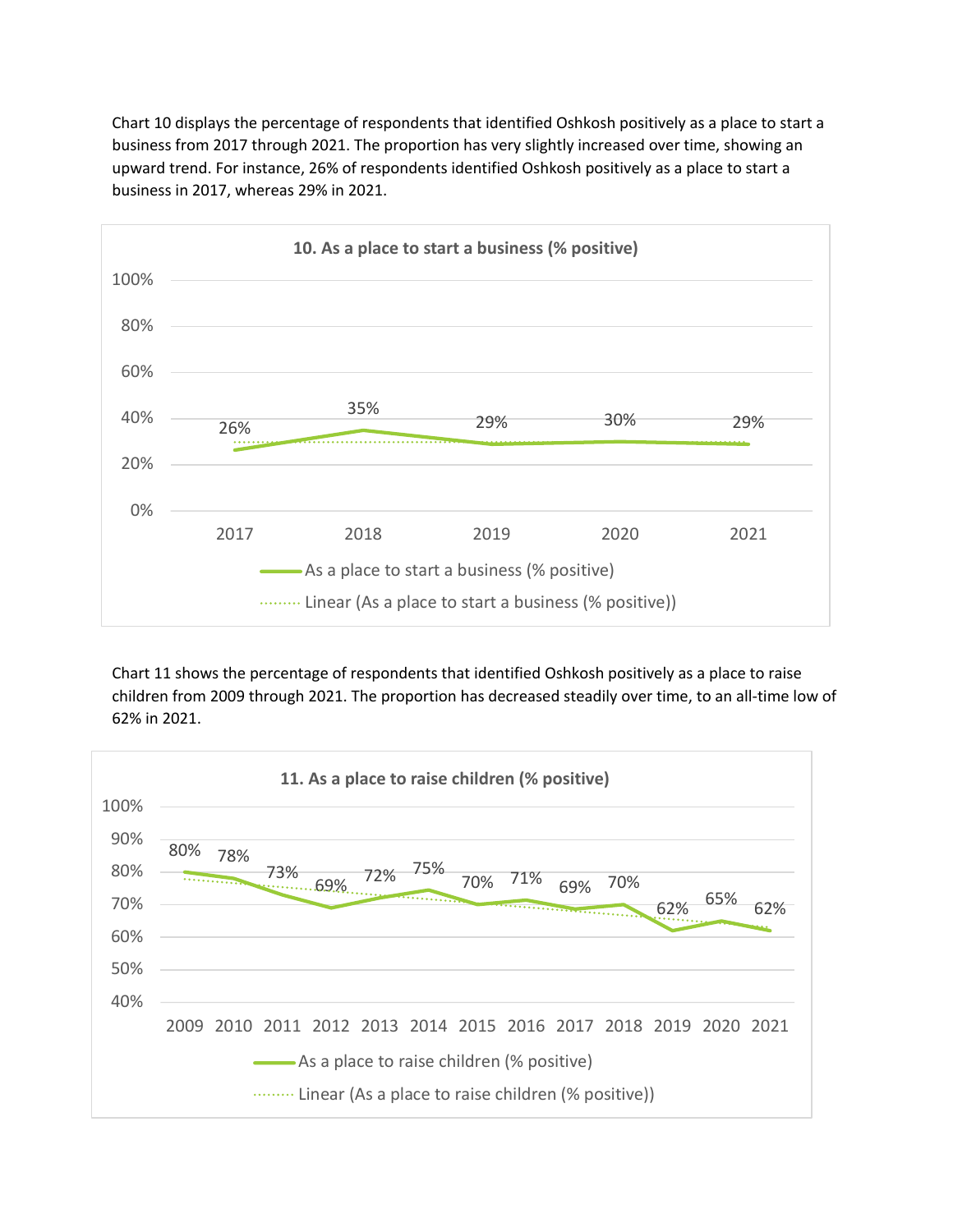

Chart 12 displays the percentage of respondents that identified Oshkosh positively as an environmentally friendly city from 2010 through 2021. The proportion has slightly declined over time to 40% in 2021.

Chart 13 displays the percentage of respondents that identified Oshkosh positively as a place to retire from 2009 through 2021. The proportion has significantly decreased over time, showing a downward trend. For instance, 75% of respondents identified Oshkosh positively as a place to retire in 2009, which is the highest proportion in the history of the Oshkosh Citizen Survey, whereas 39% did in 2021.